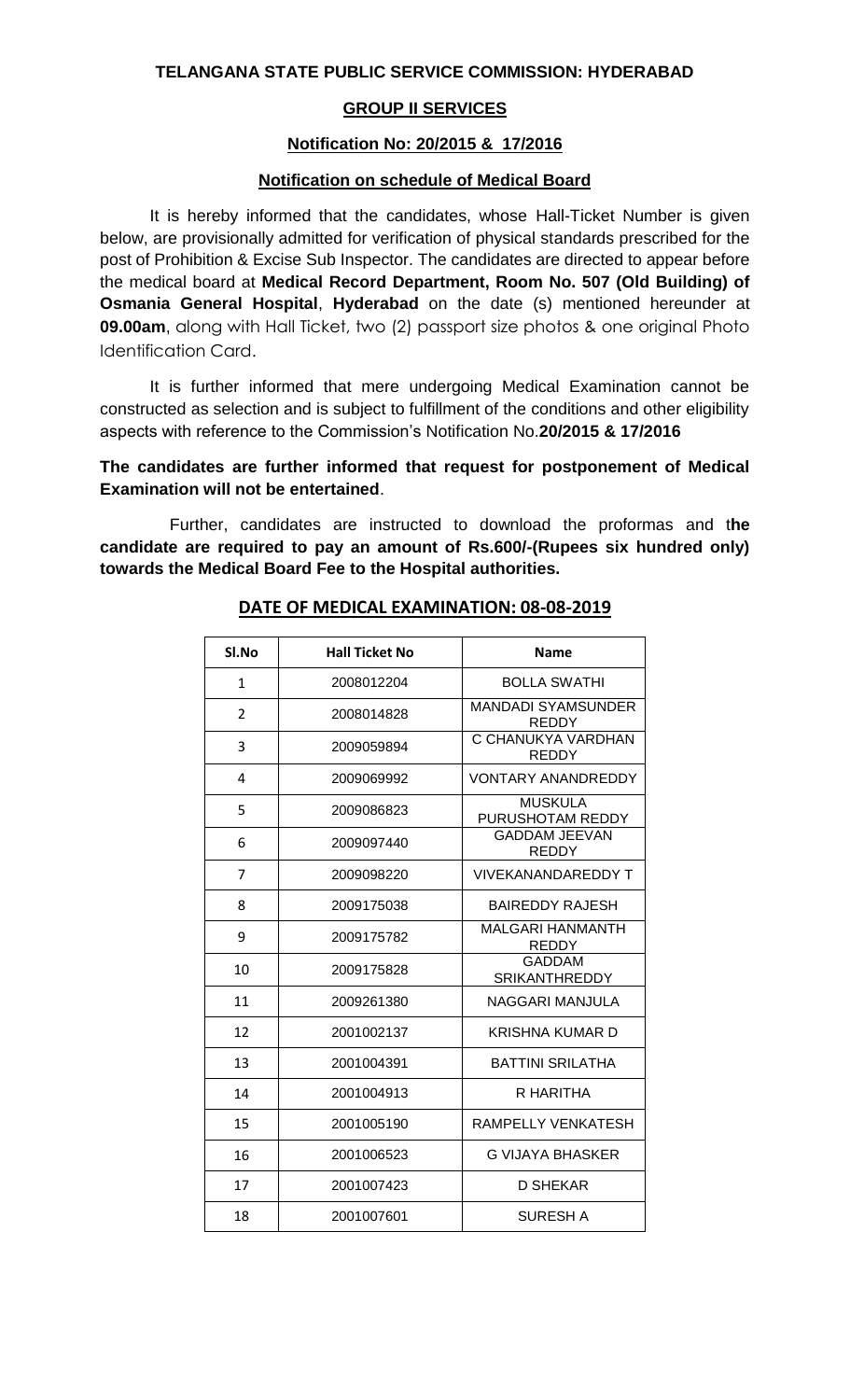| 19 | 2001008469 | BONTHALA SHOBHANA                          |
|----|------------|--------------------------------------------|
| 20 | 2001008802 | <b>UDIGIRI SOUMYA</b>                      |
| 21 | 2001010195 | <b>KONDU PRASHANTH</b>                     |
| 22 | 2002001247 | <b>PEDDI NARESH</b>                        |
| 23 | 2002001640 | <b>CH SHANKER GOUD</b>                     |
| 24 | 2002001880 | MAMATHA B                                  |
| 25 | 2002001900 | <b>VANNELA GANGADHER</b>                   |
| 26 | 2002002840 | <b>SUMAN VELMALA</b>                       |
| 27 | 2002004496 | <b>BATTU NAGIREDDY</b>                     |
| 28 | 2002004895 | <b>BATTU LATHA</b>                         |
| 29 | 2002007006 | <b>B ROHITH</b>                            |
| 30 | 2002007088 | <b>SANGEM ANUSHA</b>                       |
| 31 | 2002007534 | <b>B RAMKUMAR</b>                          |
| 32 | 2002016586 | <b>GONDALA NEETHA</b>                      |
| 33 | 2002020278 | SHASHI BHUSHAN D                           |
| 34 | 2002021933 | <b>VADDE ROJA</b>                          |
| 35 | 2002027979 | <b>K RAJESHWAR</b>                         |
| 36 | 2002028708 | <b>B MALLESHAM</b>                         |
| 37 | 2002028826 | <b>G RAVIKUMAR</b>                         |
| 38 | 2002029277 | <b>MAMIDI SURAJ BINNI</b>                  |
| 39 | 2003001716 | KOTA CHANDRA<br><b>SHEKAR</b>              |
| 40 | 2003001742 | <b>GUGULOTH ANIL KUMAR</b>                 |
| 41 | 2003003552 | <b>RAJITHA M</b>                           |
| 42 | 2003003801 | DEVASANI SOUJANYA                          |
| 43 | 2003004819 | SRIKANTH MERUGU                            |
| 44 | 2003005644 | <b>SUDDALA RAMESH</b>                      |
| 45 | 2003005788 | CH SIDDARTHA REDDY                         |
| 46 | 2003006330 | <b>THIRUPATHI</b><br>RACHAKONDA            |
| 47 | 2003006343 | MANGALARAPU<br><b>SRINIVAS</b>             |
| 48 | 2003006401 | RAMADEVI D                                 |
| 49 | 2003006500 | PAVANI KUKATLA                             |
| 50 | 2003007401 | <b>MAMATHA PODETI</b>                      |
| 51 | 2003009593 | <b>VAMSHIVARDHAN L</b>                     |
| 52 | 2003010078 | <b>ALIGETI PRAGNYA</b>                     |
| 53 | 2003011241 | CHOWDARI PRAVALIKA                         |
| 54 | 2003011341 | ADDA GODA KRISHNA<br>VENI                  |
| 55 | 2003014482 | <b>SHRAVANKUMAR</b><br><b>BHOJANAPELLI</b> |
| 56 | 2003014888 | SWETHA POTHIREDDY                          |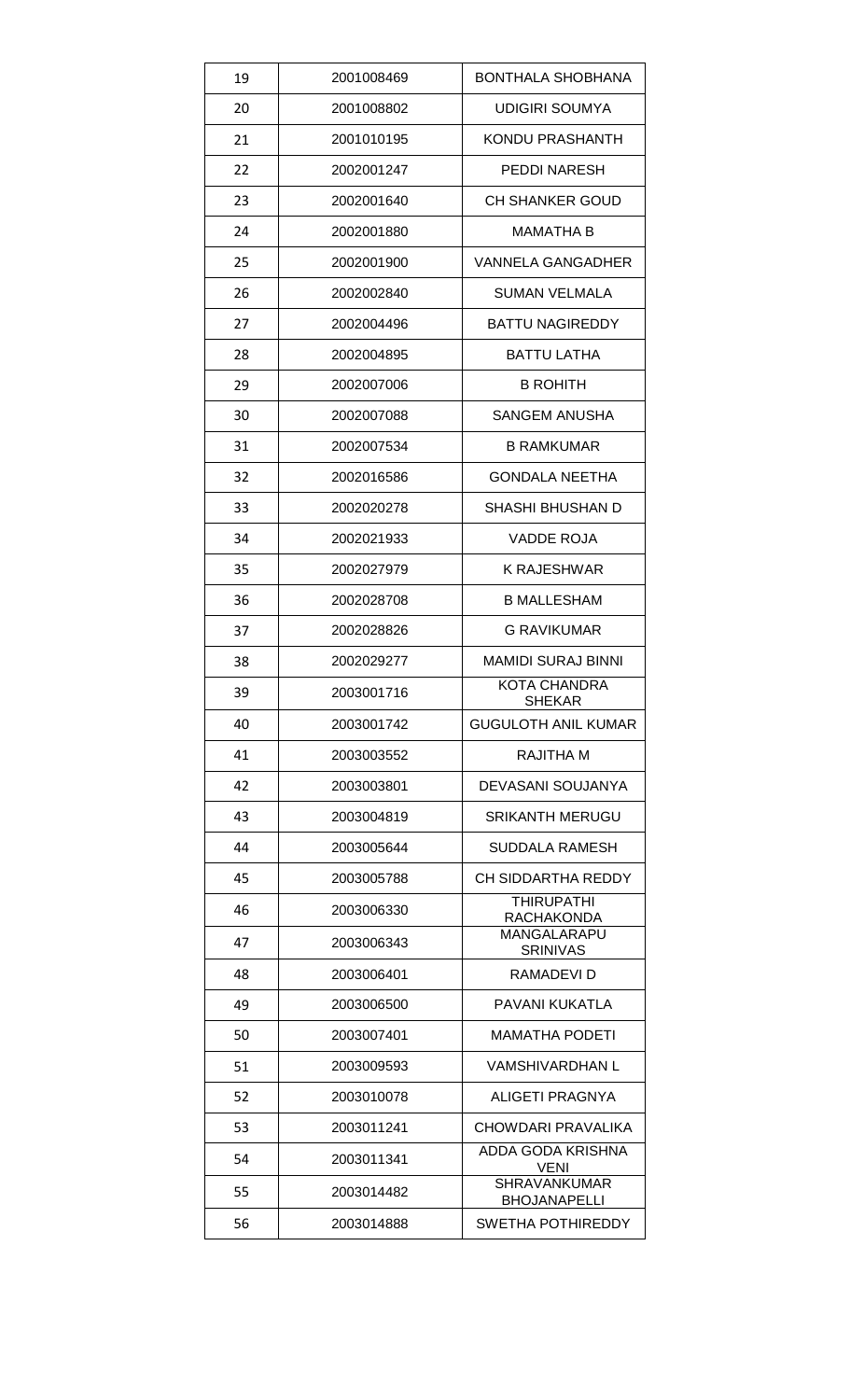| 57 | 2003016192 | KALLEM VIJAYA LAXMI                     |
|----|------------|-----------------------------------------|
| 58 | 2003020462 | <b>BANDA SHIRISHAREDDY</b>              |
| 59 | 2003022844 | <b>PONNAMANENI</b><br><b>BHAVANA</b>    |
| 60 | 2003028053 | <b>DILIP KUMAR G</b>                    |
| 61 | 2003029060 | DHARNI SULOCHANA                        |
| 62 | 2003029118 | JASPER HEROLD M                         |
| 63 | 2003031373 | NAMPALLI ANIL                           |
| 64 | 2003032808 | SARITHA RUDRAVENI                       |
| 65 | 2003033777 | THOGARU RAJENDAR                        |
| 66 | 2003034477 | <b>SURESH BOMMANENI</b>                 |
| 67 | 2003035722 | <b>MAMIDALA LATHA</b>                   |
| 68 | 2003036444 | <b>KAVATI</b><br>PARSHARAMULU           |
| 69 | 2003040241 | <b>MAARGAM MOUNIKA</b>                  |
| 70 | 2003047041 | KAMOJYALA NAGA<br><b>SANKEERTH</b>      |
| 71 | 2003048637 | <b>G SAMUEL MATHEWS</b>                 |
| 72 | 2003049806 | <b>M PRANEETH GOWD</b>                  |
| 73 | 2003050782 | <b>BANDI PRADEEP KUMAR</b>              |
| 74 | 2003059285 | <b>MANUBOTHULA</b><br>RAJAIAH           |
| 75 | 2003059438 | KOREPU BALAKRISHNA                      |
|    |            |                                         |
| 76 | 2003060301 | <b>KALLEM VIJAY</b><br><b>SIDDARTHA</b> |
| 77 | 2003067837 | <b>UDUTHA VEDAVYAS</b>                  |
| 78 | 2003067914 | <b>DUMPETI MANOHAR</b>                  |
| 79 | 2004006888 | AJMEERA RAGHU                           |
| 80 | 2004022402 | <b>SRINIVAS ANTHAM</b>                  |
| 81 | 2004023972 | A SANTHOSH KUMAR                        |
| 82 | 2004026664 | SAMREEN NISHATH                         |
| 83 | 2004026689 | <b>SUNCHU HARISH</b>                    |
| 84 | 2004026696 | PODDUTURI ANJALI                        |
| 85 | 2004029218 | <b>BANDARI NARESH</b>                   |
| 86 | 2004029404 | R RISHITHA                              |
| 87 | 2004030492 | <b>BIXAPATHI SAINI</b>                  |
| 88 | 2004032200 | LAXMINARAYANA<br><b>GOTTIPAMUL</b>      |
| 89 | 2004033377 | <b>BANDI KISHAN</b>                     |
| 90 | 2004033529 | <b>THALLAPALLI ARUN</b><br><b>KUMAR</b> |
| 91 | 2004035031 | <b>NALLA TRINATH</b>                    |
| 92 | 2004039813 | <b>BASANI SRINIVAS</b>                  |
| 93 | 2004040191 | PRAVEEN A                               |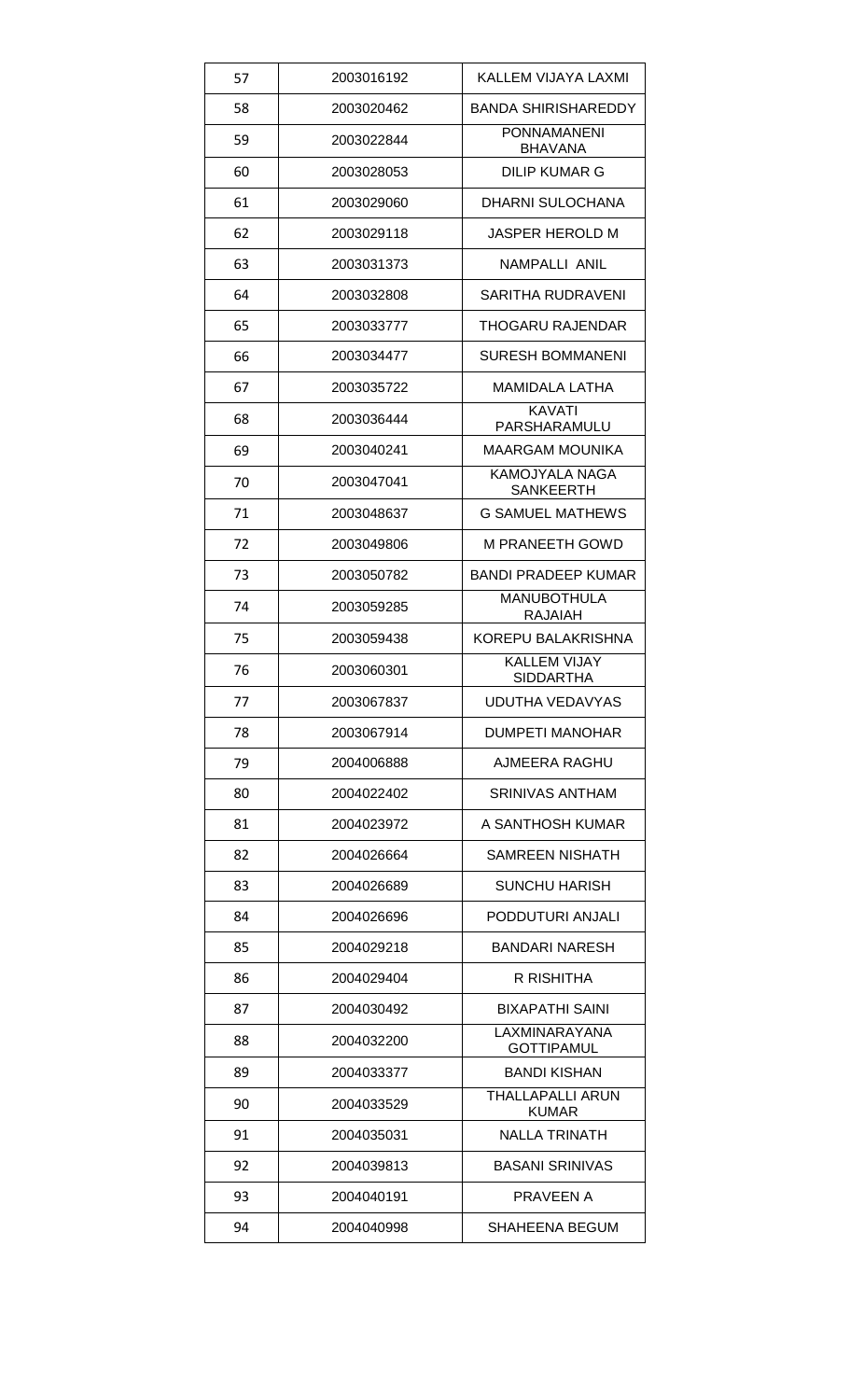| 95  | 2004041405 | <b>SUVARNA GUGULOTHU</b>              |
|-----|------------|---------------------------------------|
| 96  | 2004041461 | N RAJKUMAR                            |
| 97  | 2004043641 | VIKRAM DYAGAM                         |
| 98  | 2004045102 | NARUKULLA RAVITEJA                    |
| 99  | 2004047449 | <b>AKAVARAM SAI</b><br><b>SPURTHY</b> |
| 100 | 2004049707 | <b>TENNETI NEEHARIKA</b>              |

# **DATE OF MEDICAL EXAMINATION: 09-08-2019**

| $\mathbf{1}$ | 2004052809 | LAVANYA BOINI                                   |
|--------------|------------|-------------------------------------------------|
| 2            | 2004055780 | MARAPAKA RAMADEVI                               |
| 3            | 2004055874 | RAJESHKUMAR<br><b>KAPPALA</b>                   |
| 4            | 2004061825 | <b>CHINTHAKINDI</b><br><b>MADHAVI</b>           |
| 5            | 2004061931 | AZMAD MOHAMMED                                  |
| 6            | 2004064638 | RABBANI SK                                      |
| 7            | 2004068031 | <b>VINAYA SHEELA</b><br><b>SRIRAM</b>           |
| 8            | 2004074587 | <b>MOHAMMED</b><br><b>ZAHEERUDDIN</b>           |
| 9            | 2005002034 | <b>SESANKACHARYULU</b><br><b>KOTIKANYADANAM</b> |
| 10           | 2005002357 | <b>LAKAVATH RANI</b>                            |
| 11           | 2005002468 | <b>NARESH BASVA</b>                             |
| 12           | 2005002701 | <b>SHAIK ANEEZ FATHIMA</b>                      |
| 13           | 2005002862 | BARLA ARUNA                                     |
| 14           | 2005003939 | <b>SHAIK FAYAZ</b>                              |
| 15           | 2005004063 | <b>SHAIK SUSHMA</b>                             |
| 16           | 2005004079 | SAPAVATH RAM SINGH                              |
| 17           | 2005005494 | VANKUDOTHU<br><b>DHARMA</b>                     |
| 18           | 2005005915 | AMBADIPUDI SRIVIDYA                             |
| 19           | 2005007627 | <b>BUDDA SWAPNARANI</b>                         |
| 20           | 2005012228 | SANGEPU<br>VEERABHADRAM                         |
| 21           | 2005012889 | ANUSHA VASUKULA                                 |
| 22           | 2005013287 | GANDHAM SRILAKSHMI                              |
| 23           | 2005026482 | DIGAJARLA SRAVANI                               |
| 24           | 2005030102 | DASOJU RAJANI                                   |
| 25           | 2005030847 | JETHRAM BHUKYA                                  |
| 26           | 2005036549 | <b>SHAIK SHAHANAZ</b>                           |
| 27           | 2005042042 | <b>SHAIK AJAZ</b>                               |
| 28           | 2006001070 | D KISHOR KUMAR                                  |
| 29           | 2006001356 | M BHAGYALAXMI                                   |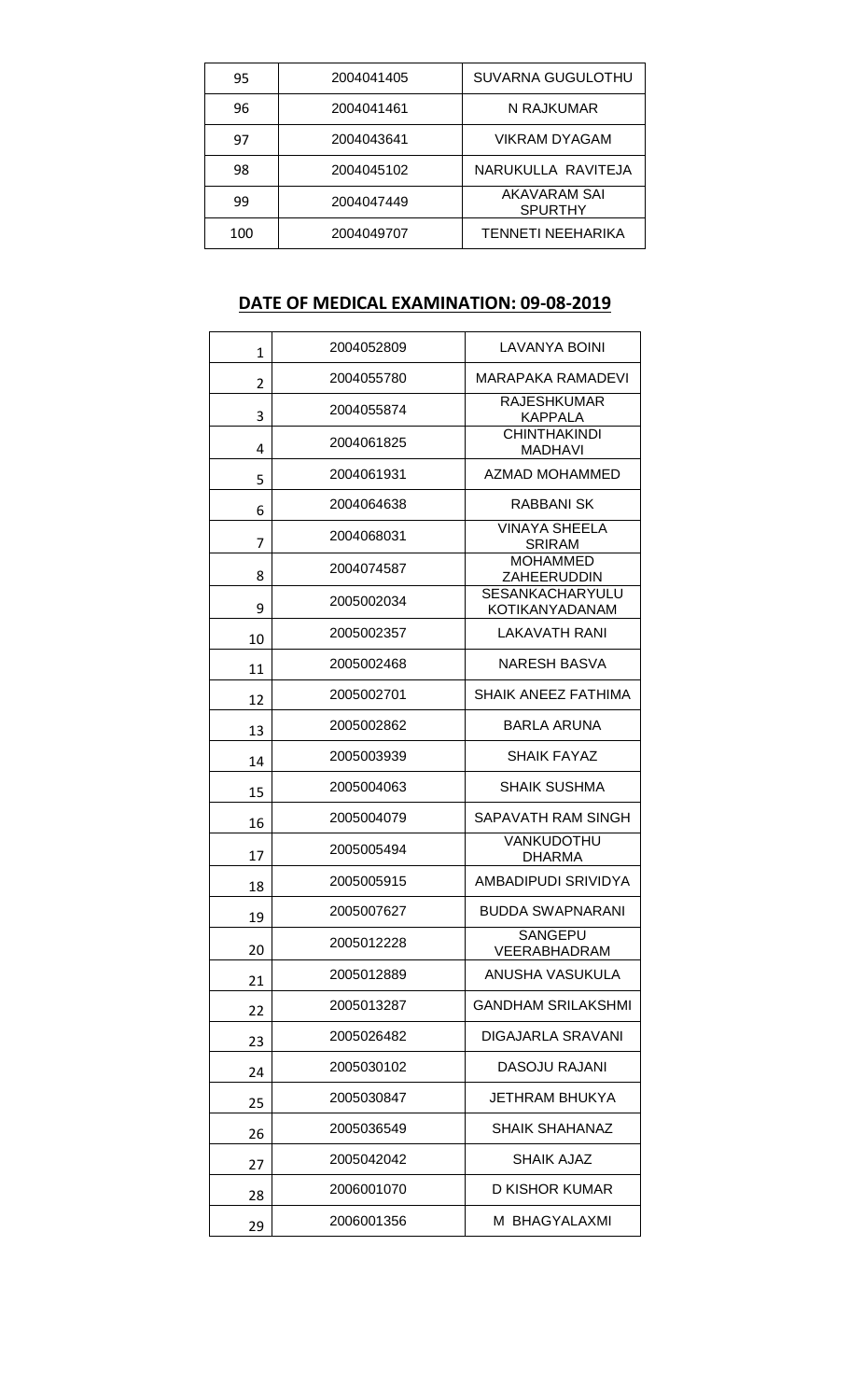| 30 | 2006001625 | <b>VENKATA RAMANA</b><br><b>MERIGE</b>   |
|----|------------|------------------------------------------|
| 31 | 2006003047 | <b>BICHIKE SINDHUJA</b>                  |
| 32 | 2006003459 | <b>B RATHNA KALA</b>                     |
| 33 | 2006007258 | BANDARI MAHESH                           |
| 34 | 2006008451 | CHAMANTHULA RAJU                         |
| 35 | 2006008894 | <b>B BHOOLAXMI</b>                       |
| 36 | 2006009068 | DABBETA SUPRIYA                          |
| 37 | 2006011557 | CH VISHNU VARDHAN                        |
| 38 | 2006019687 | <b>BALAKRISHNA REDDY</b><br><b>KONDI</b> |
| 39 | 2006020554 | <b>CH LALITHA</b>                        |
| 40 | 2007001630 | <b>T BALAKRISHNA</b><br>REDDY            |
| 41 | 2007002875 | NAGENDRUDU                               |
| 42 | 2007003571 | P SANTOSH KUMAR                          |
| 43 | 2007004223 | K SANTHOSHI                              |
| 44 | 2007004427 | P SAHASA                                 |
| 45 | 2007004993 | PRUTHVI KOMMUVARI                        |
| 46 | 2007005268 | S SHIVARAJ YADAV                         |
| 47 | 2007005638 | A SNEHALATHA REDDY                       |
| 48 | 2007006167 | NETHULA MAMATHA                          |
| 49 | 2007008190 | <b>MD HAJI BABA</b>                      |
| 50 | 2007008658 | BHARAGAVA SAGAR<br>APA                   |
| 51 | 2007009443 | <b>C RAVIKUMAR</b>                       |
| 52 | 2007010814 | <b>G ROHINI</b>                          |
| 53 | 2007011478 | <b>NAZIA</b>                             |
| 54 | 2007011763 | A BHANUPRAKASH                           |
| 55 | 2007011944 | <b>METHUKU SRINIVAS</b><br>REDDY         |
| 56 | 2007012153 | VISHNU GOUD P                            |
| 57 | 2007012203 | M PRAGNA                                 |
| 58 | 2007012299 | K RANJITH KUMAR                          |
| 59 | 2007013539 | N SRINIVASULU                            |
| 60 | 2007015081 | <b>B PRANAY KUMAR</b>                    |
| 61 | 2007015458 | S PRIYANKA                               |
| 62 | 2007017872 | <b>BALAKRISHNA K</b>                     |
| 63 | 2007018850 | K MANJU                                  |
| 64 | 2007022956 | RAGHAVENDER REDDY<br>P                   |
| 65 | 2007023012 | SAI RAMUDU P                             |
| 66 | 2007024779 | <b>B ANJANEYULU</b>                      |
| 67 | 2007040150 | PALADHI NAVANEETHA                       |